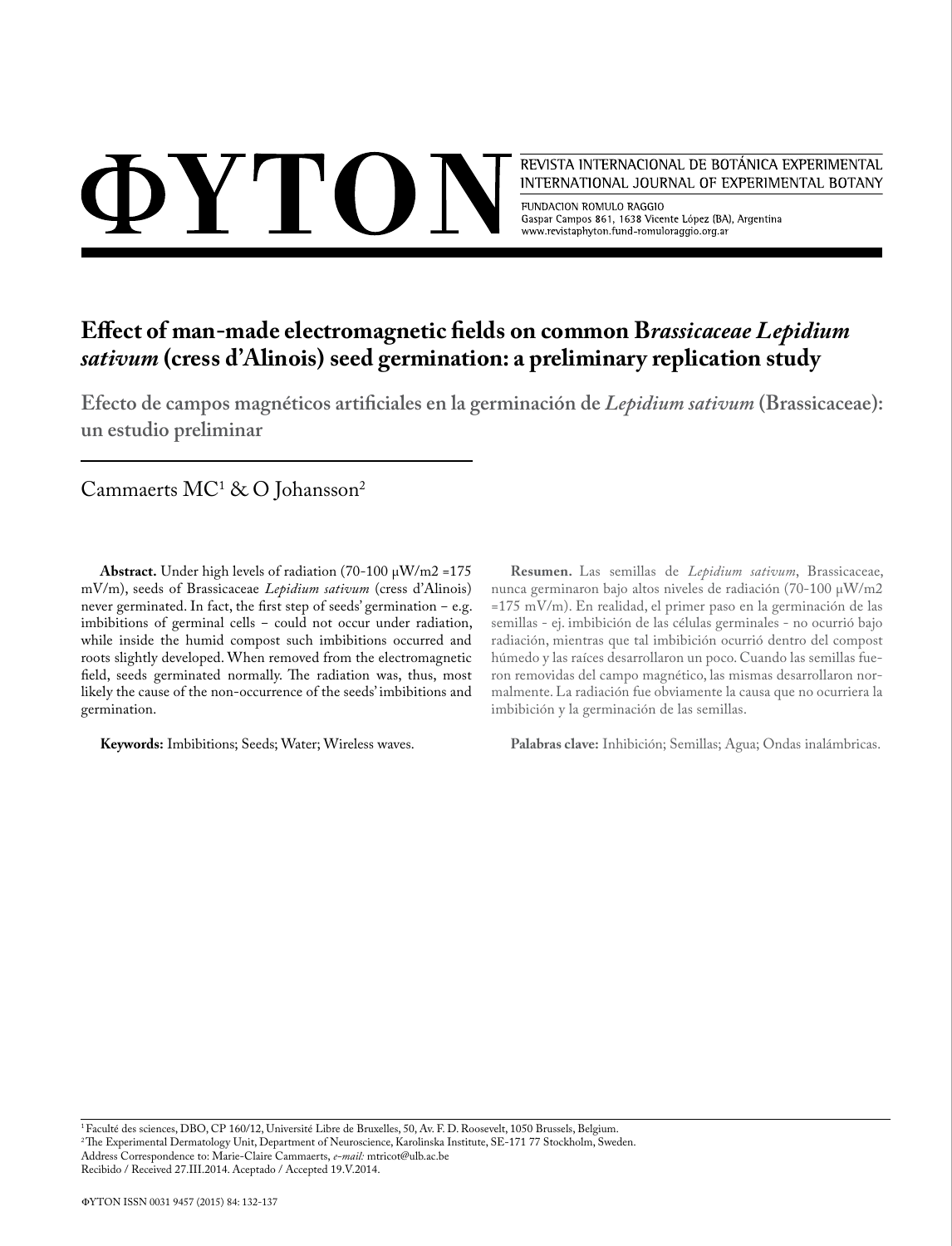# INTRODUCTION

The present work was undertaken consequently to that performed by a group of Danish girls (Lea Nielson, Mathilde Nielsen, Signe Nielsen, Sisse Coltau and Rikke Holm), at Hjallerup Skole, under the supervision of their biology teacher Mr. Kim Horsevad. These girls made an experiment as a part of a national science fair/competition for high school pupils about which more information can be found at the website www.ungeforskere.dk

All started when the girls had difficulties concentrating in their lessons. "We all thought we experienced concentration problems in school if we slept with our mobile phones at the bedside, and sometimes we also found we had difficulties sleeping". The five girls took 400 cress seeds and randomly spread them into 12 trays. They then placed the trays in two different rooms, at the same temperature, six in each room. They gave to the trays the same amount of water and sunlight over 12 days, but exposed six of the trays to mobile phone radiation. In other words, six trays of seeds were placed in a room with no radiation, while six were placed in another room alongside two activated routers emitted roughly the same type of radiation as a common mobile phone. The results were obvious: the cress seeds alongside the routers did not grow at all, and some even seemingly mutated or died.

The students repeated their experiment twice. The results in both were equally dramatic, and showed a dose-response effect between the two batches. The statistical significance of the biomass reduction in the students' tests with a p-value (2 tail) of <0.000005 is thought-provoking!

Great effort was made to characterize and measure the premises' background electromagnetic fields and the climatic conditions. No obvious confounders were then found that could give rise to - and explain - the different growth of the irradiated and the non-irradiated seeds.

It would be tempting to just discard such observations since they have not been performed under controlled conditions, thus not following all the rules of sciences. But often, observations done outside of the regular laboratory environments are the start of new discoveries. So, we decided to try to replicate the girls' work.

Man-made electromagnetic waves have actually largely been shown to have adverse effects on living organisms. They affect, for instance, mammals (Adang et al., 2006; Benlaidi & Kharroussi, 2011), birds (Everaert & Bauwens, 2007), amphibians (Balmori, 2006), bees (Kimmel et al., 2007, Sharma & Kumar, 2010; Favre, 2011), ants (Cammaerts et al., 2012, 2013), fruit flies (Panagopoulos et al., 2004; Panagopoulos, 2012), and even protozoa (Cammaerts et al., 2011). In fact, they act firstly and essentially on the cellular membrane and so affect any living organism (Cammaerts et al., 2011). Such waves have also been shown to impact plants (Roux et al., 2008; Haggerty, 2010), at physiological and ecological levels.

In order to bring some new information on the subject, we here examine if man-made electromagnetic waves impact plants' germination and more precisely the first events occurring at the beginning of that germination. We are conscious that our observations are only preliminary ones and that further studies (replication, cytological observations, and physiological studies) are necessary to verify the present finding and to understand what is actually and exactly occurring in germinal cells under radiation.

# MATERIALS AND METHODS

Four identical series of seeds of Brassicaceae *Lepidium sativum* (cress d'Alinois) (same quantity, quality, origin, age) were deposited on identical compost (same initial sample), each one in an identical tray (20 cm x 15 cm x 4 cm). Compost is the commonly used material for obtaining germination of seeds. The compost was humidified with same quantity (100 ml) of the very same tap water. Two of these trays were set at a place where the electromagnetic field reached an intensity of 70 - 100  $\mu$ W/m<sup>2</sup> (= about 175 mV/m), this being mainly due to the presence of two communication masts at about 200 meters of distance (Fig. 1). The two other trays were set at another place where the electromagnetic field had an intensity of about  $2 - 3 \mu W/m^2 (= 30 \text{ mV/m})$ . These two series of seeds, set under low radiation level, were used as the control sample. Since the existing electromagnetic fields were generated by communication masts, the frequencies of the emitted waves were 900 MHz and/or 1,800 MHz. The intensity of the electromagnetic fields was measured using an HF 35 C radiation intensity meter for frequencies from 800 MHz to 23 GHz (Gigahertz solutions GmbH, Am Galgenberg 12, D-90579 Langenzenn, Germany). All the other environmental conditions were near-identical for each of the two double series of seeds (temperature =  $20^{\circ}$ C, humidity = 70%, luminosity  $\approx 300$ lux). The seeds were then observed after four, seven and ten days, and tap water was poured on the compost, equally for each series of seeds, at regular intervals. When obvious differences were surprisingly observed between the seeds set under the two different levels of electromagnetism exposition, samples of seeds were removed, attentively observed and examined under a stereomicroscope. Seeds which had been maintained under two different levels of radiation were drawn using a camera lucida (magnification = 25x), and *via* these drawings, their length and their width (two orthogonal segments) were measured in mm. The means of the obtained values were established and the distributions of values (for the length on one hand, for the width on the other hand) corresponding to each two kinds of seeds were statistically compared using the nonparametric  $\chi^2$  tests, the level of probability being set at p<0.05 (Siegel & Castellan, 1989). After these assessments, samples of each kind of seeds were set under the lower exposure and observed once more after two days.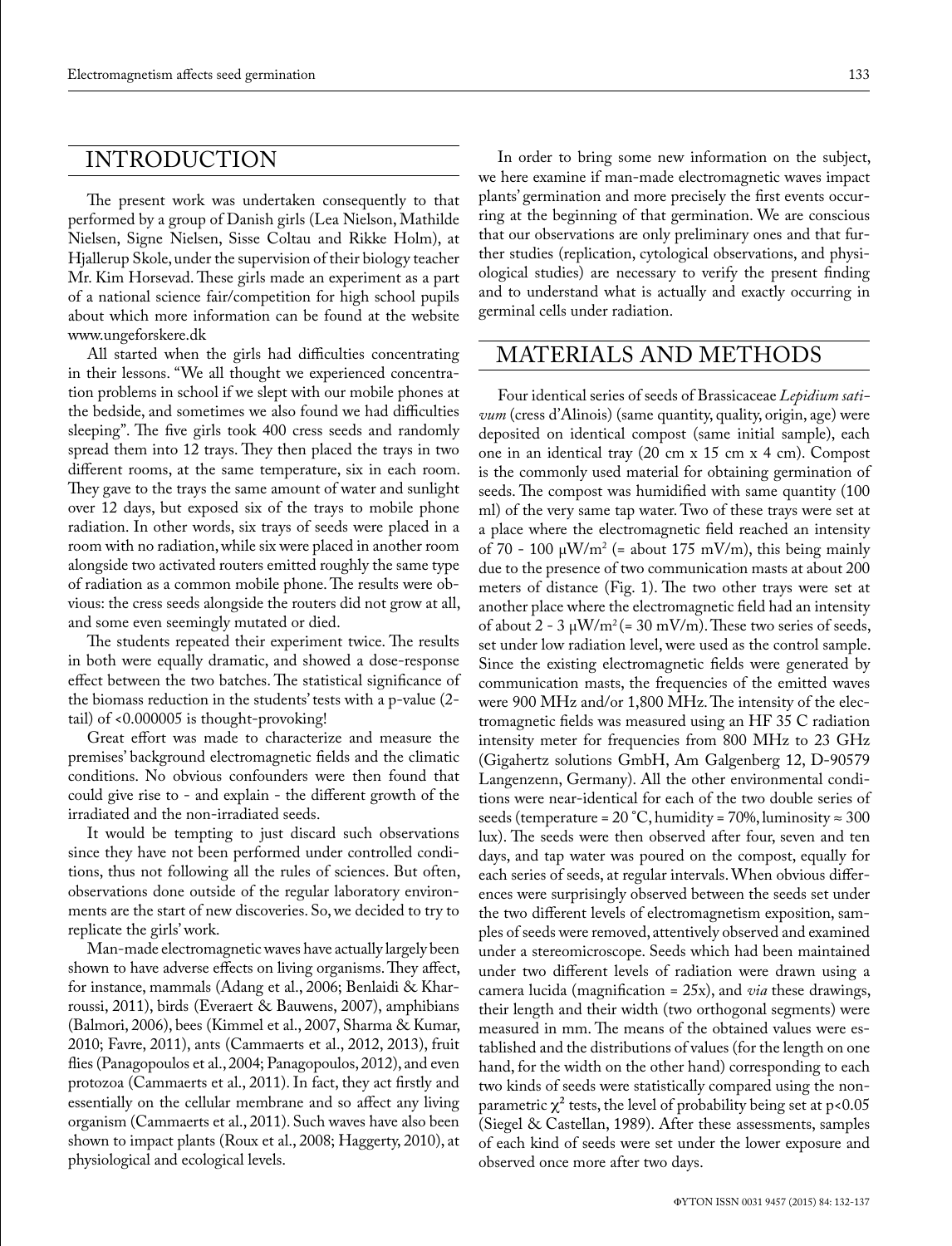

Fig. 1. The two communication masts causing most of the electromagnetic field of 70 – 100  $\mu$ W/m<sup>2</sup> in one of the experimental rooms. Fig. 1. Los dos mástiles de comunicación causantes de la mayoría del campo electromagnético de 70 – 100 µW/m² en una de las salas experimentales.

**Germination did not occur under 70 - 100 µW/m2 .** After four days, the seeds set under the two different electromagnetic field strengths already differed: those under the lower level had begun to germinate while those under the higher level of electromagnetic field had not at all done so. After seven days in total, many seeds maintained under low level of exposure had completed their germination and other ones were in the process of their germination while the seeds set under the higher level of exposure appeared unchanged (when looking at them from above) (Fig. 2 A). The experiment was continued until a total of 10 days with, at that time, the same results as above: normal germination for the seeds under low radiation, apparently no germination for those set under the higher radiation.

**In the humid compost, roots development occurred.** Ten days after the beginning of the experiment, seeds set under the higher exposure (having not germinated) as well as seeds maintained under low exposure (being in the process of their germination) were collected, i.e. taken using small pins and put into cups. First, they were visually examined, and after that, observed under the stereomicroscope.

First, while doing this manipulation, we clearly detected some external difference between the two kinds of seeds. Those kept under higher radiation were dry, not clinging at all while those kept without nearly no radiation were wet, clinging, and often attached to one another.

Secondly, very surprisingly, inside the humid compost, small roots of seeds set under radiation had developed, nearly like for seeds kept without radiation, with the difference that, in the latter case, the roots were somewhat more developed (Fig. 2B). It might be possible that, inside the compost and the water it contains, the electromagnetic field either had a lower intensity (through shielding effects) or had its adverse effects decreased or even countered (compared to the situation existing above the compost). Of course, if the effects we see are dependent only on the radiation, the most sensitive plant parts would be the ones above the soil, and they would be the first to be affected/retracted/not developed.

**Seeds' imbibitions did not occur under 70 - 100 µW/m2 .** The two kinds of seed, collected as related above, were observed under a stereomicroscope, drawn (Fig. 2 C), and measured as explained in the 'Material and methods' section. For seeds set under 2 - 3 µW/m2 , the two variables on average equaled 0.51 mm and 0.27 mm while for seeds set under  $70 - 100 \mu W/m^2$ , these variables on average equaled 0.45 mm and 0.21 mm. Statistically, 0.45 mm turned out only slightly different from 0.51 mm ( $\chi^2$  = 3.34; df = 1;  $p \approx 0.05$ ) while 0.21 mm strongly differed from 0.27 mm ( $\chi^2$  = 10.77; df = 1;  $p \approx 0.001$ ). The more affected variable was thus the seeds' width. Consequently, it could be presumed that without radiation, seeds normally went through the expected imbibitions phenomenon (the first step of the plants' germination) while under radiation, seeds were no longer able to go through this essential first step of their germination.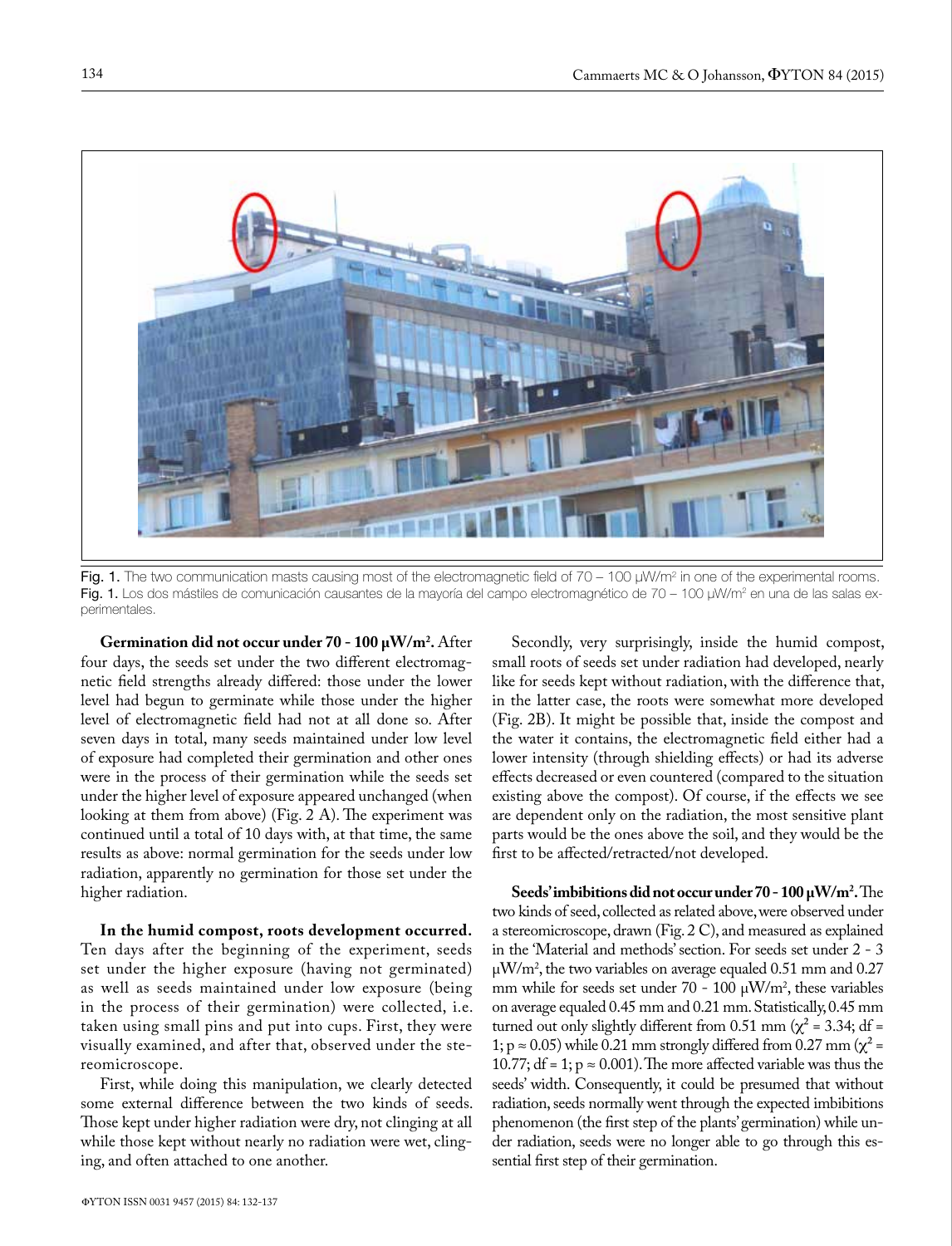

Fig. 2. Some representative images from the experiment. A: seeds after 7 days; B: seeds' roots after 10 days; C: drawings of seeds after 10 days; D: seeds removed from their initial location and set under 2 µW/m². Each time, for each image: a = seeds kept under  $70 - 100$   $\mu$ W/m<sup>2</sup>, and b: seeds kept under  $2 - 3$   $\mu$ W/m<sup>2</sup>.

Fig. 2. Algunas imágenes representativas del experimento. A: semillas luego de 7 días. B: raíces de semillas luego de 10 días. C: dibujos de las semillas luego de 10 días. D: Semillas removidas de su ubicación inicial y colocadas a 2µW/m². Cada vez, por cada imagen: a = semillas mantenidas a 70 – 100 µW/m<sup>2</sup>, y b: semillas mantenidas a 2 – 3 µW/m<sup>2</sup>.

According to the previous observation (see previous paragraph), it may be added that the germinal cells of the roots, located inside (surrounded by) humid compost, could realize such imbibitions.

**Seeds exposed were still alive.** The two kinds of collected seeds were then taken out of their initial location and set, each one, in a small tray  $(10 \text{ cm } x 5 \text{ cm } x 4 \text{ cm})$ , the two trays then being deposited side by side, in a room where the level of radiation was low (2  $\mu$ W/m<sup>2</sup>). The seeds having begun their germination went on doing so and those having not germinated began to do so, this becoming apparent after two days (Fig. 2 D).

# DISCUSSION

The fact that man-made electromagnetic waves probably have adverse effects on living organisms is actually more and more realized and admitted. Reviews on the subject exist (Pakhomov & Murphy, 2000; Fragopoulou et al., 2010; Sivani & Sudarsanam, 2012; Cucurachi et al., 2013). However, first, the mechanism underlying such adverse effects are not yet fully understood so it is difficult to counteract these effects while still going on using any wireless technology. Secondly, the revealed adverse effects apparently do not worry public health authorities, parliaments, governments, and - thus - not the general public who is not fully informed. Indeed, the wireless technology is actually more and more used, both for human work tasks and hobbies. Users are not worried probably because the revealed adverse effects appear not to be emergent for human beings, i.e. effects on Protozoan's locomotion (Cammaerts et al., 2011), on Drosophila's reproduction (Panagopoulos, 2012, Panagopoulos et al., 2004), on ants' memory (Cammaerts et al., 2012) and response to pheromones (Cammaerts et al., 2013), on bees' collection of pollen (Sharma & Kumar, 2010), on amphibian's embryogenesis (Balmori, 2006), on rat's memory (Adang et al., 2006), and so on, although they -of course- are! Here, we reveal yet an impact of man-made electromagnetic waves on a very important phenomenon: the germination of the seeds of plants. We show that the first essential step of the germination (= the imbibitions) seemingly does not occur under radiation and that the electromagnetic waves are the only likely cause of such a non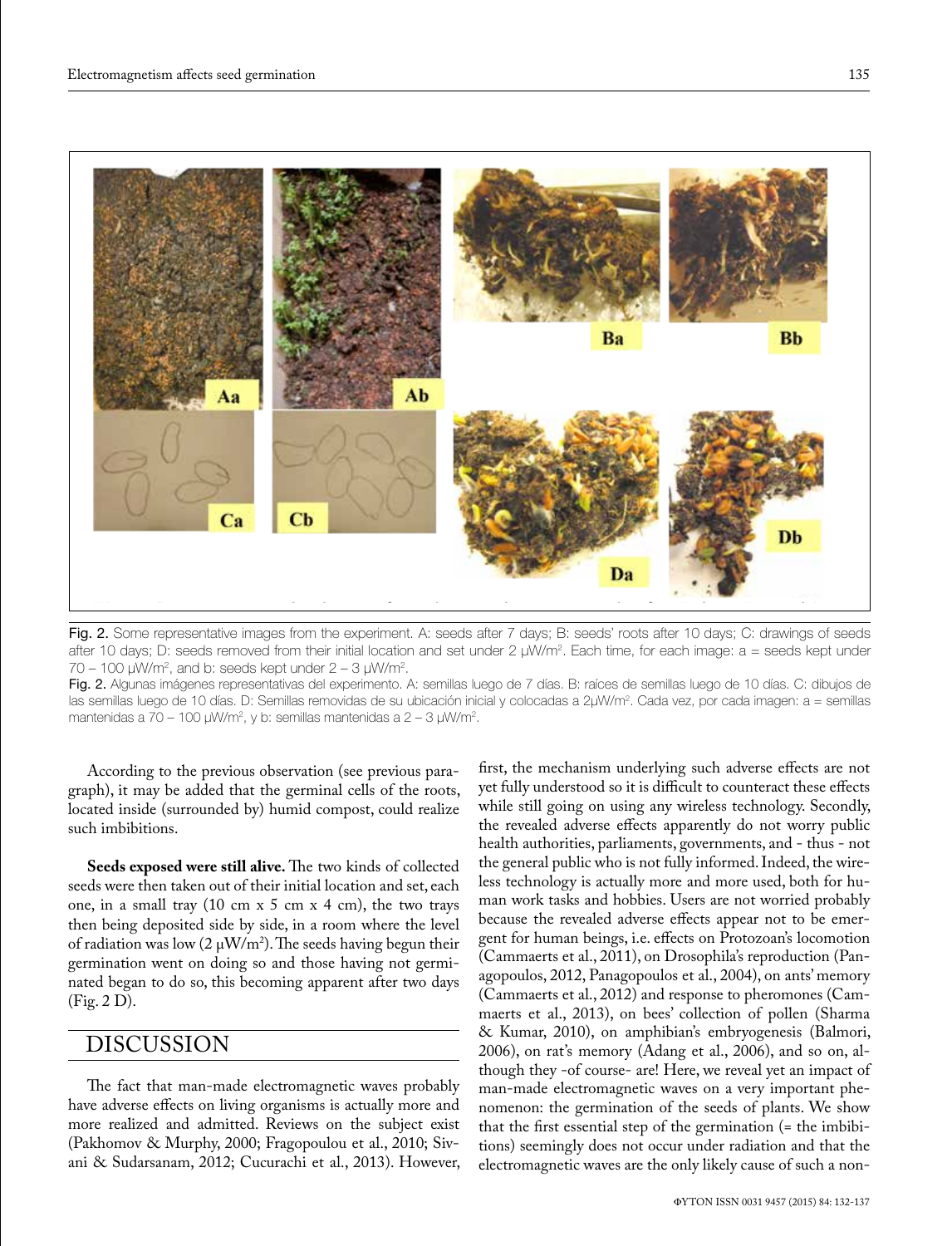occurrence. We presume that the cellular membrane organization, the water and ions transfer through that membrane are perturbed. Indeed, we have previously shown that the cellular membrane is strongly affected by electromagnetism (Cammaerts et al., 2011), which explains, in our mind, the impact of such electromagnetism on nervous cells, reproduction and behavior. Other data are also in favor of such an assumption (see the review of Marino and Carrubba, 2009). Let us add that seeds are often deposited onto the ground and not set inside the earth, and are so potentially maximally exposed to electromagnetism. On the other hand, such electromagnetism has been shown to impact, among others, the health of plants (Belyavskaya, 2004; Roux et al., 2008; Haggerty, 2010; and four Web sites in the list of references). Plants are truly and very necessary for life on earth; people should now be very conscious of this potentially emerging problem!

In conclusion, the present investigation -although preliminary in its character- indicates that the prodigious wireless technology may effectively and seriously impact nature and should urgently be used much more cautiously (see also the published work of Doyon (2008)). The present study also brings some new information on the subject -effect of electromagnetism on plants- but it must be replicated on several plants species, at different independent laboratories, as well as developed further at the cytological and physiological levels by botanists, histologists and physiologists. Finally, in essence, it clearly supports the initial findings of Lea Nielson, Mathilde Nielsen, Signe Nielsen, Sisse Coltau and Rikke Holm, at Hjallerup Skole, under the supervision of their biology teacher Mr. Kim Horsevad.

#### **Conflict of Interest Statement**

The authors know of no conflict of interest related to this work.

#### ACKNOWLEDGEMENTS

Olle Johansson was supported for this study by the Karolinska Institute, and Einar Rasmussen, Kristiansand S, Norway, Brian Stein, Melton Mowbray, Leicestereshire, UK, The Irish Campaign against Microwave Pollution, and the Irish Doctors Environmental Association (IDEA; Cumann Comhshaoil Dhoctuiri na hEireann), are gratefully acknowledged for their general support.

### REFERENCES

- Adang, D., B. Campo & A. Vander Vorst (2006). Has a 970 MHz Pulsed Exposure an Effect on the Memory Related Behaviour of Rats? *Wireless Technology* 135-138.
- Balmori, A. (2006). The incidence of electromagnetic pollution on the amphibian decline: Is this an important piece of the puzzle? *Toxicology and Environmental Chemistry* 88: 287-299.
- Belyavskaya, N.A. (2004). Biological effects due to weak magnetic field on plants. *Advances in Space Research* 34: 1566-1574.
- Benlaidi, F.Z. & M. El Kharroussi (2011). Effets des ondes électromagnétiques générées par le GSM sur la mémoire et le comportement chez le rat. http://sites.google.com/site/9drineuro/ r%C3%A9sum%C3%A9s6.
- Cammaerts, M.-C., O. Debeir & R. Cammaerts (2011). Changes in *Paramecium caudatum* (Protozoa) near a switched-on GSM telephone. *Electromagnetic Biology and Medicine* 30: 57-66.
- Cammaerts, M.-C., P. De Doncker, X. Patris, F. Bellens, Z. Rachidi & D. Cammaerts (2012). GSM 900 MHz radiations inhibits ants' association between food sites and encountered cues. *Electromagnetic Biology and Medicine* 31: 151-165. DOI: 10.3109/15368378.2011.624661.
- Cammaerts, M.-C., Z. Rachidi, F. Bellens & P. De Doncker (2013). Food collection and responses to pheromones in an ant species exposed to electromagnetic radiation. *Electromagnetic Biology and Medicine* 1-18,Q Informa UK Ltd ISSN 1536-8378 print/ISSN 1536-8386 online DOI: 10.3109/15368378.2012.712877.
- Cucurachi, S., W.L. Tamis, M.G. Vijver et al. (2013). A review of the ecological effects of radiofrequency electromagnetic fields (RF-EMF). *Environnement International Journal* 51: http://www.sciencedirect.com/science/article/pii/ S0160412012002334.
- Doyon, P.R. (2008). Are the microwaves killing the insects, frogs, and birds? And are we next? http://www.thenhf.com/article. php?id5480.
- Everaert, J. & D. Bauwens (2007). A possible effect of electromagnetic radiation from mobile phone base stations on the number of breeding house sparrows (*Passer domesticus*). *Electromagnetic Biology and Medicine* 26: 63-72.
- Favre, D. (2011). Mobile phone-induced honeybee worker piping. *Apidologie*, Springlink.com DOI: 10.1007/s13592-011-0016-x.
- Fragopoulou, A., Y. Grigoriev, O. Johansson et al. (2010). Scientific panel on electromagnetic field health risks: Consensus points, recommendations, and rationales. Scientific Meeting: Seletun, Norway, November 17-21, 2009. *Review of Environment and Health* 25: 307-317.
- Haggerty, K. (2010). Adverse Influence of Radio Frequency Background on Trembling Aspen Seedlings: Preliminary Observations. *International Journal of Forestry Research*, DOI: 10.1155/2010/836278. article ID 836278, 7 p.
- Kimmel, S., J. Kuhn, W. Harst et al. (2007). Electromagnetic Radiation: Influences on Honeybees (*Apis mellifera).* www.hese-project.org/hese-uk/en/papers/kimmel\_iaas\_pdf
- Marino, A.A. & A. Carrubba (2009). The effects of mobile phone electromagnetic fields on brain electrical activity: A critical review of literature. *Electromagnetic Biology and Medicine* 28: 250-274. http://andrewamarino.com/PDFs/CellphoneEMFs-Review.pdf.
- Pakhomov, A.G. & M.B. Murphy (2000). Comprehensive review of the research on biological effects of pulsed radiofrequency. *Advances in Electromagnetic Fields in Living System* 3: 265-290. www.mtt-serbia.org.rs/microwave\_review/pdf/Vol11No2- 03-IBelyaev.pdf.
- Panagopoulos, D.J. (2012). Gametogenesis, embryonic and postembryonic development of *Drosophila melanogaster*, as a model system for the assessment of radiation and environmental genotoxicity. *Drosophila melanogaster*, lifecycle, genetics… Ed M. Spindler-Barth, Nova Science Publishers, Inc, 1-38.